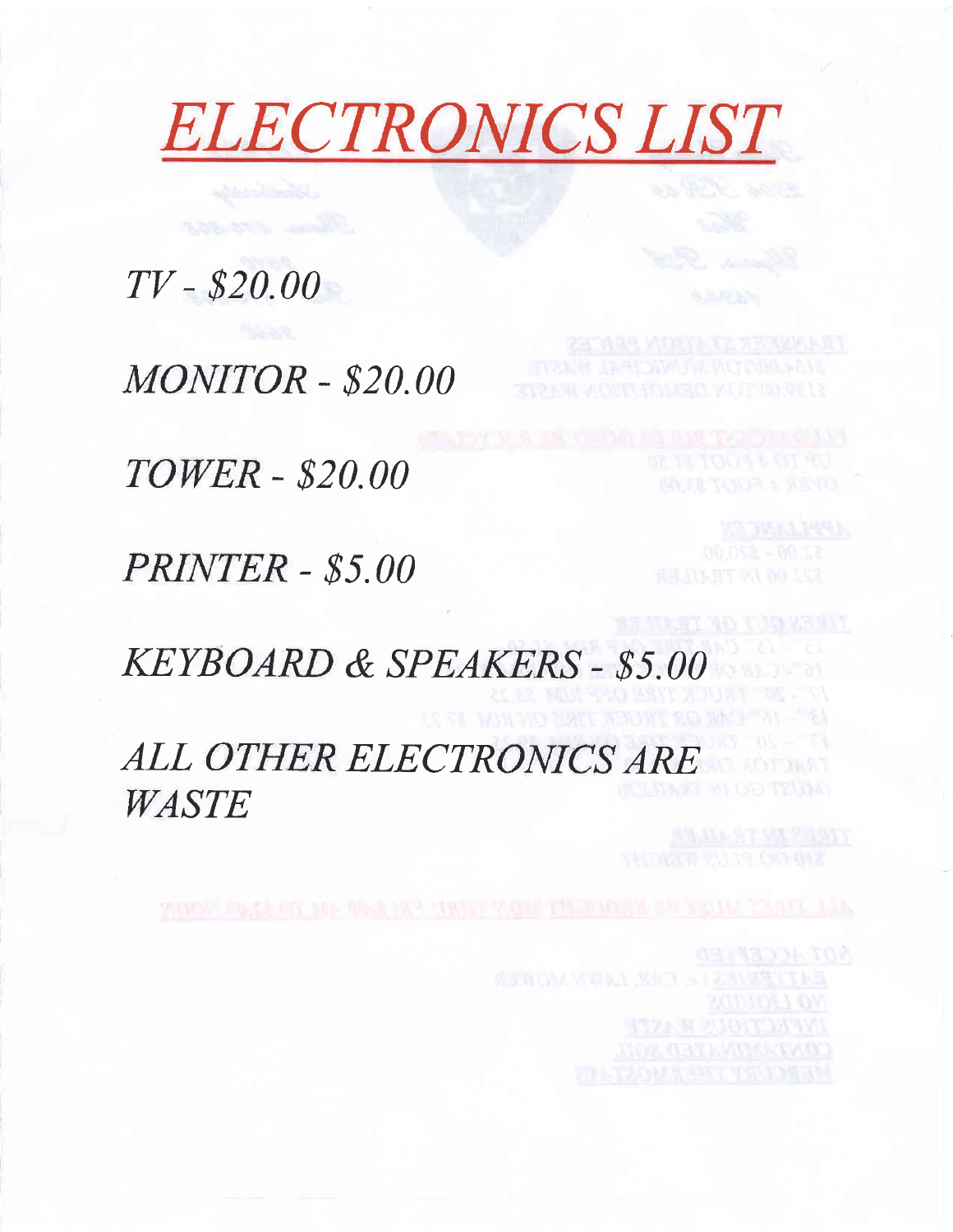Potter Country 2504 SR 49 West Ulysses, PA 16948



Solid Waste Authority *Phone: 814-848* 

9610 Fax: 814-848-9640

MONITOR - S20.00

**TRANSFER STATION PRICES** 

\$154.00/TON MUNICIPAL WASTE \$139.00/TON DEMOLITION WASTE

## **FLUORSCENT BULBS (MUST BE RECYCLED)**

UP TO 4 FOOT \$1.50 OVER 4 FOOT \$3.00

## **APPLIANCES**

 $$2.00 - $20.00$ \$22.00 IN TRAILER

PRINTER - S5.00

# **TIRES OUT OF TRAILER**

13"-15" CAR TIRE OFF RIM \$1.50 16"- CAR OR TRUCK TIRE OFF RIM \$2.25 17"-20" TRUCK TIRE OFF RIM \$3.25 13"-16" CAR OR TRUCK TIRE ON RIM \$7.25 17" - 20" TRUCK TIRE ON RIM \$9.25 TRACTOR TIRE \$10.00 (MUST GO IN TRAILER)

**TIRES IN TRAILER** 

**\$10.00 PLUS WEIGHT** 

**ALL TIRES MUST BE BROUGHT MON THRU FRI 8:00 AM TO 12:00 NOON** 

**NOT ACCEPTED BATTERIES** i.e. CAR, LAWN MOWER **NO LIQUIDS INFECTIOUS WASTE CONTAMINATED SOIL MERCURY THERMOSTATS**